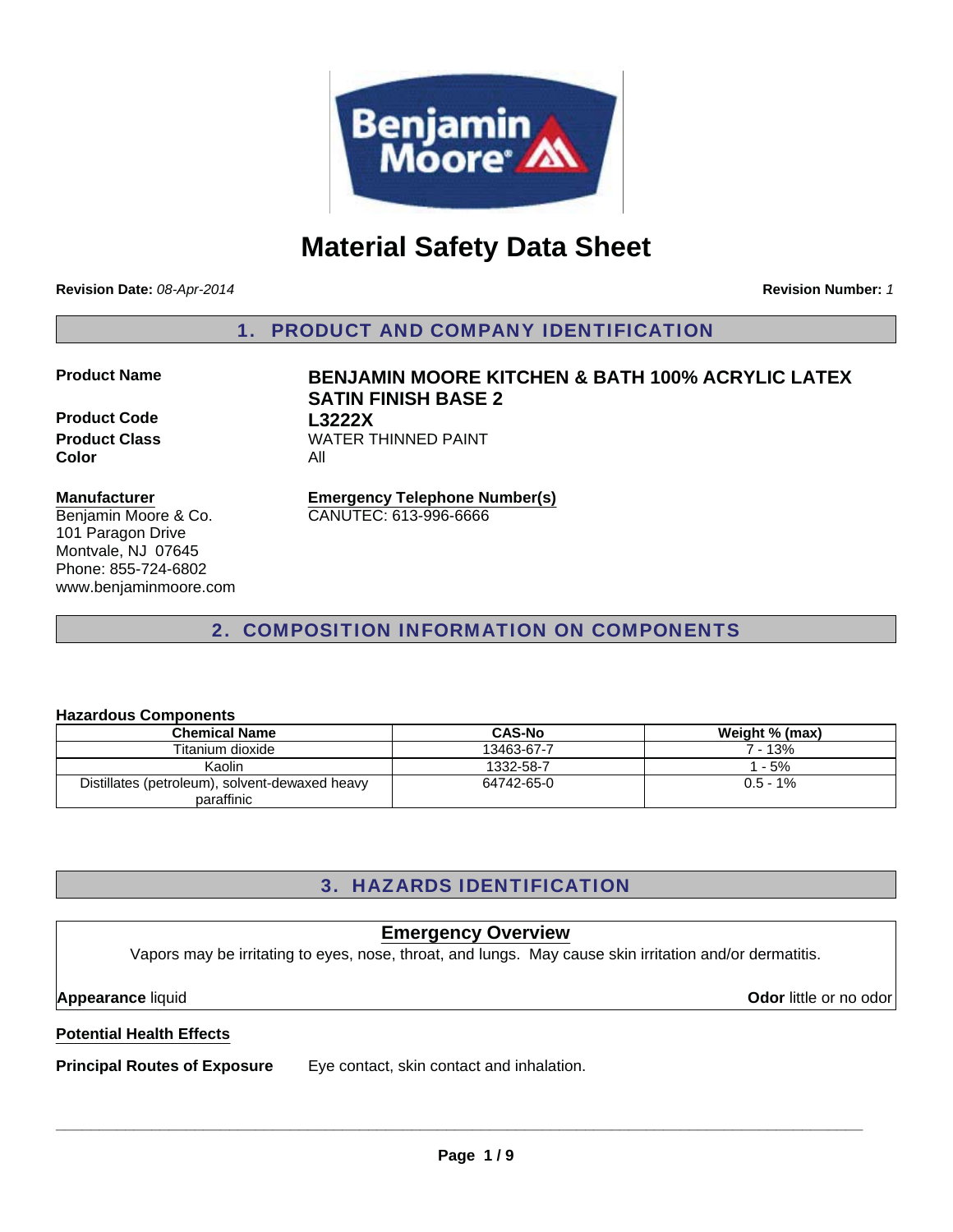| <b>Acute Effects</b><br>Eyes<br><b>Skin</b><br><b>Inhalation</b><br>Ingestion | May cause slight irritation.<br>Substance may cause slight skin irritation.<br>May cause irritation of respiratory tract.<br>Ingestion may cause gastrointestinal irritation, nausea, vomiting and diarrhea. |
|-------------------------------------------------------------------------------|--------------------------------------------------------------------------------------------------------------------------------------------------------------------------------------------------------------|
| <b>Chronic Effects</b>                                                        | Repeated contact may cause allergic reactions in very susceptible persons.                                                                                                                                   |
| See Section 11 for additional Toxicological information.                      |                                                                                                                                                                                                              |
| <b>Aggravated Medical Conditions</b>                                          | None known                                                                                                                                                                                                   |

 $\Box$ 

| <b>HMIS</b> | Health: $1^*$ | <b>Flammability: 0</b> | <b>Reactivity: 0</b> | $PPE: -$ |
|-------------|---------------|------------------------|----------------------|----------|
|-------------|---------------|------------------------|----------------------|----------|

#### **HMIS Legend**

- 0 Minimal Hazard
- 1 Slight Hazard
- 2 Moderate Hazard
- 3 Serious Hazard
- 4 Severe Hazard
- \* Chronic Hazard

X - Consult your supervisor or S.O.P. for "Special" handling instructions.

*Note: The PPE rating has intentionally been left blank. Choose appropriate PPE that will protect employees from the hazards the material will present under the actual normal conditions of use.*

*Caution: HMIS® ratings are based on a 0-4 rating scale, with 0 representing minimal hazards or risks, and 4 representing significant hazards or risks. Although HMIS® ratings are not required on MSDSs under 29 CFR 1910.1200, the preparer, has chosen to provide them. HMIS® ratings are to be used only in conjunction with a fully implemented HMIS® program by workers who have received appropriate HMIS® training. HMIS® is a registered trade and service mark of the NPCA. HMIS® materials may be purchased exclusively from J. J. Keller (800) 327-6868.*

## 4. FIRST AID MEASURES

| <b>General Advice</b>     | No hazards which require special first aid measures.                                               |
|---------------------------|----------------------------------------------------------------------------------------------------|
| <b>Eye Contact</b>        | Rinse thoroughly with plenty of water for at least 15 minutes and consult a physician.             |
| <b>Skin Contact</b>       | Wash off immediately with soap and plenty of water removing all contaminated<br>clothes and shoes. |
| <b>Inhalation</b>         | Move to fresh air. If symptoms persist, call a physician.                                          |
| Ingestion                 | Clean mouth with water and afterwards drink plenty of water. Consult a physician if<br>necessary.  |
| <b>Notes To Physician</b> | Treat symptomatically                                                                              |

## 5. FIRE-FIGHTING MEASURES

**Suitable Extinguishing Media** Media **Network Clubse Extinguishing measures that are appropriate to local** circumstances and the surrounding environment.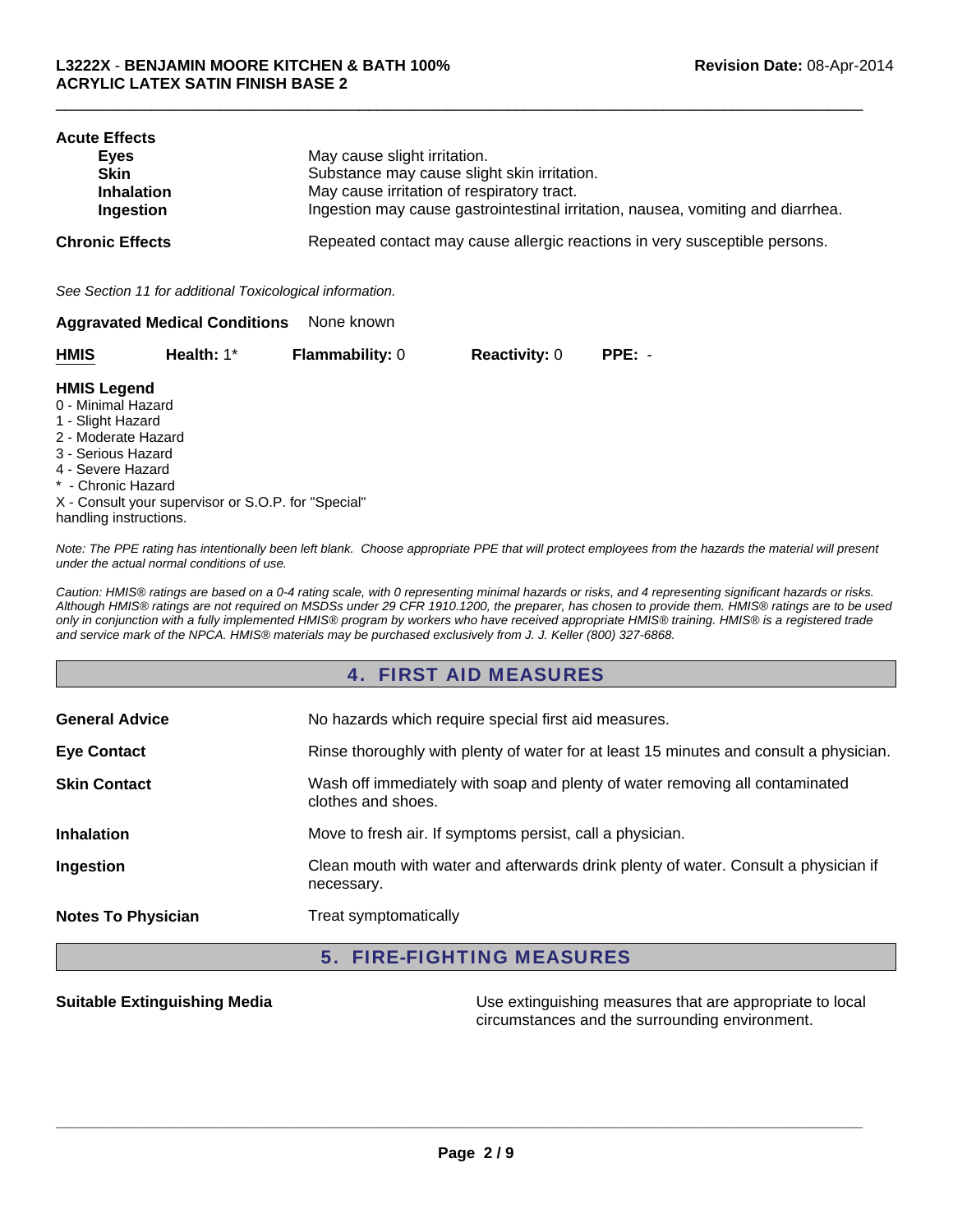| <b>Protective Equipment And Precautions For Firefighters</b>                                      |                                                    | As in any fire, wear self-contained breathing apparatus<br>pressure-demand, MSHA/NIOSH (approved or equivalent)<br>and full protective gear. |  |  |
|---------------------------------------------------------------------------------------------------|----------------------------------------------------|----------------------------------------------------------------------------------------------------------------------------------------------|--|--|
| <b>Specific Hazards Arising From The Chemical</b>                                                 | heat.                                              | Closed containers may rupture if exposed to fire or extreme                                                                                  |  |  |
| <b>Sensitivity To Mechanical Impact</b>                                                           | No.                                                |                                                                                                                                              |  |  |
| <b>Sensitivity To Static Discharge</b>                                                            | No.                                                |                                                                                                                                              |  |  |
| <b>Flash Point Data</b><br>Flash Point (°F)<br>Flash Point (°C)<br><b>Flash Point Method</b>      | Not applicable<br>Not applicable<br>Not applicable |                                                                                                                                              |  |  |
| <b>Flammability Limits In Air</b><br><b>Upper Explosion Limit</b><br><b>Lower Explosion Limit</b> | Not applicable<br>Not applicable                   |                                                                                                                                              |  |  |
| <b>NFPA</b><br>Health: 1<br>Flammability: 0                                                       | <b>Instability: 0</b>                              | <b>Special: Not Applicable</b>                                                                                                               |  |  |
| <b>NFPA Legend</b>                                                                                |                                                    |                                                                                                                                              |  |  |

 $\Box$ 

- 0 Not Hazardous
- 1 Slightly
- 2 Moderate
- 3 High
- 4 Severe

*The ratings assigned are only suggested ratings, the contractor/employer has ultimate responsibilities for NFPA ratings where this system is used.*

*Additional information regarding the NFPA rating system is available from the National Fire Protection Agency (NFPA) at www.nfpa.org.*

## 6. ACCIDENTAL RELEASE MEASURES

| <b>Personal Precautions</b>      | Avoid contact with skin, eyes and clothing. Ensure adequate ventilation.                                                                                                      |  |
|----------------------------------|-------------------------------------------------------------------------------------------------------------------------------------------------------------------------------|--|
| <b>Environmental Precautions</b> | Prevent further leakage or spillage if safe to do so.                                                                                                                         |  |
| <b>Methods For Clean-Up</b>      | Soak up with inert absorbent material. Sweep up and shovel into suitable containers<br>for disposal.                                                                          |  |
| <b>Other Information</b>         | None known                                                                                                                                                                    |  |
| <b>7. HANDLING AND STORAGE</b>   |                                                                                                                                                                               |  |
| <b>Handling</b>                  | Avoid contact with skin, eyes and clothing. Avoid breathing vapors, spray mists or<br>sanding dust. In case of insufficient ventilation, wear suitable respiratory equipment. |  |
| <b>Storage</b>                   | Keep container tightly closed. Keep out of the reach of children.                                                                                                             |  |
| 8.                               | <b>EXPOSURE CONTROLS / PERSONAL PROTECTION</b>                                                                                                                                |  |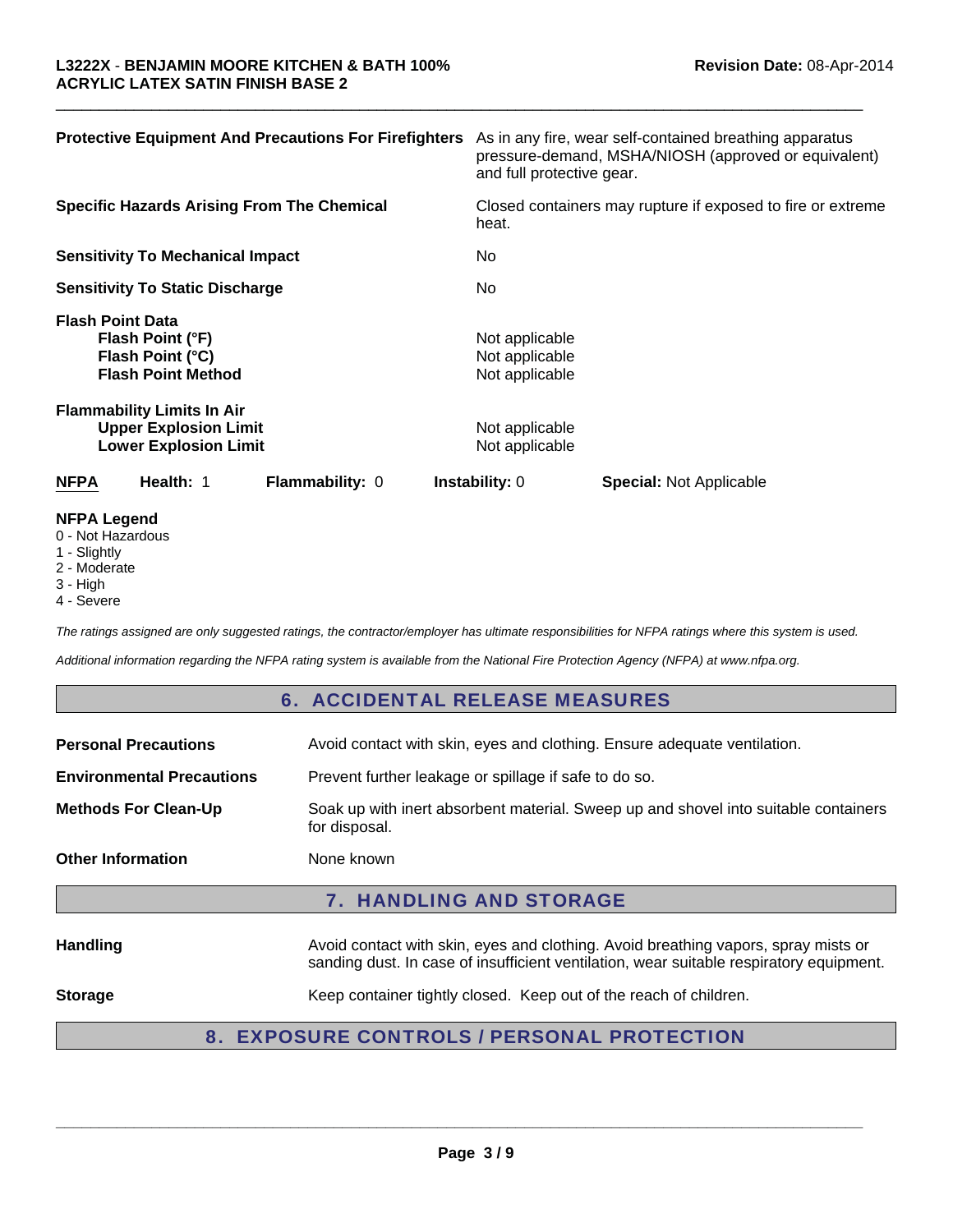## 8. EXPOSURE CONTROLS / PERSONAL PROTECTION

 $\Box$ 

#### **Exposure Limits**

#### **Hazardous Components**

| <b>Chemical Name</b>                                            | <b>ACGIH</b>               | <b>Alberta</b>             | <b>British Columbia</b>                                                                                                | <b>Ontario</b>                                                                                     | <b>Quebec</b>                        |
|-----------------------------------------------------------------|----------------------------|----------------------------|------------------------------------------------------------------------------------------------------------------------|----------------------------------------------------------------------------------------------------|--------------------------------------|
| Titanium dioxide                                                | 10 mg/m <sup>3</sup> - TWA | 10 mg/m <sup>3</sup> - TWA | 10 mg/m <sup>3</sup> - TWA                                                                                             | 10 mg/m <sup>3</sup> - TWA                                                                         | 10 mg/m <sup>3</sup> -               |
|                                                                 |                            |                            | $3$ mg/m <sup>3</sup> - TWA                                                                                            |                                                                                                    | <b>TWAEV</b>                         |
| Kaolin                                                          | 2 mg/m <sup>3</sup> - TWA  | $2 \text{ mg/m}^3$ - TWA   | 2 mg/m <sup>3</sup> - TWA<br>particulate matter<br>containing no<br>asbestos and less<br>than 1% crystalline<br>silica | 2 mg/m <sup>3</sup> - TWAEV<br>containing no<br>asbestos and less<br>than 1% crystalline<br>silica | $\sqrt{5}$ mg/m <sup>3</sup> - TWAEV |
| Distillates (petroleum),<br>solvent-dewaxed heavy<br>paraffinic | N/E                        | N/E                        | N/E                                                                                                                    | N/E                                                                                                | N/E                                  |

#### **Legend**

ACGIH - American Conference of Governmental Industrial Hygienists Alberta - Alberta Occupational Exposure Limits British Columbia - British Columbia Occupational Exposure Limits Ontario - Ontario Occupational Exposure Limits Quebec - Quebec Occupational Exposure Limits N/E - Not established

**Engineering Measures** Ensure adequate ventilation, especially in confined areas.

| <b>Personal Protective Equipment</b> |                                                                                                                                     |
|--------------------------------------|-------------------------------------------------------------------------------------------------------------------------------------|
| <b>Eye/Face Protection</b>           | Safety glasses with side-shields.                                                                                                   |
| <b>Skin Protection</b>               | Protective gloves and impervious clothing                                                                                           |
| <b>Respiratory Protection</b>        | In case of insufficient ventilation wear suitable respiratory equipment.                                                            |
| <b>Hygiene Measures</b>              | Avoid contact with skin, eyes and clothing. Remove and wash contaminated clothing<br>before re-use. Wash thoroughly after handling. |

## 9. PHYSICAL AND CHEMICAL PROPERTIES

| Appearance                        | liquid            |
|-----------------------------------|-------------------|
| Odor                              | little or no odor |
| Density (Ibs/gal)                 | $9.5 - 9.9$       |
| <b>Specific Gravity</b>           | $1.13 - 1.18$     |
| рH                                | Not available     |
| <b>Viscosity (centistokes)</b>    | Not available     |
| <b>Evaporation Rate</b>           | Not available     |
| <b>Vapor Pressure</b>             | Not available     |
| <b>Vapor Density</b>              | Not available     |
| Wt. % Solids                      | $40 - 50$         |
| Vol. % Solids                     | $30 - 40$         |
| Wt. % Volatiles                   | $50 - 60$         |
| <b>Vol. % Volatiles</b>           | $60 - 70$         |
| <b>VOC Regulatory Limit (g/L)</b> | < 50              |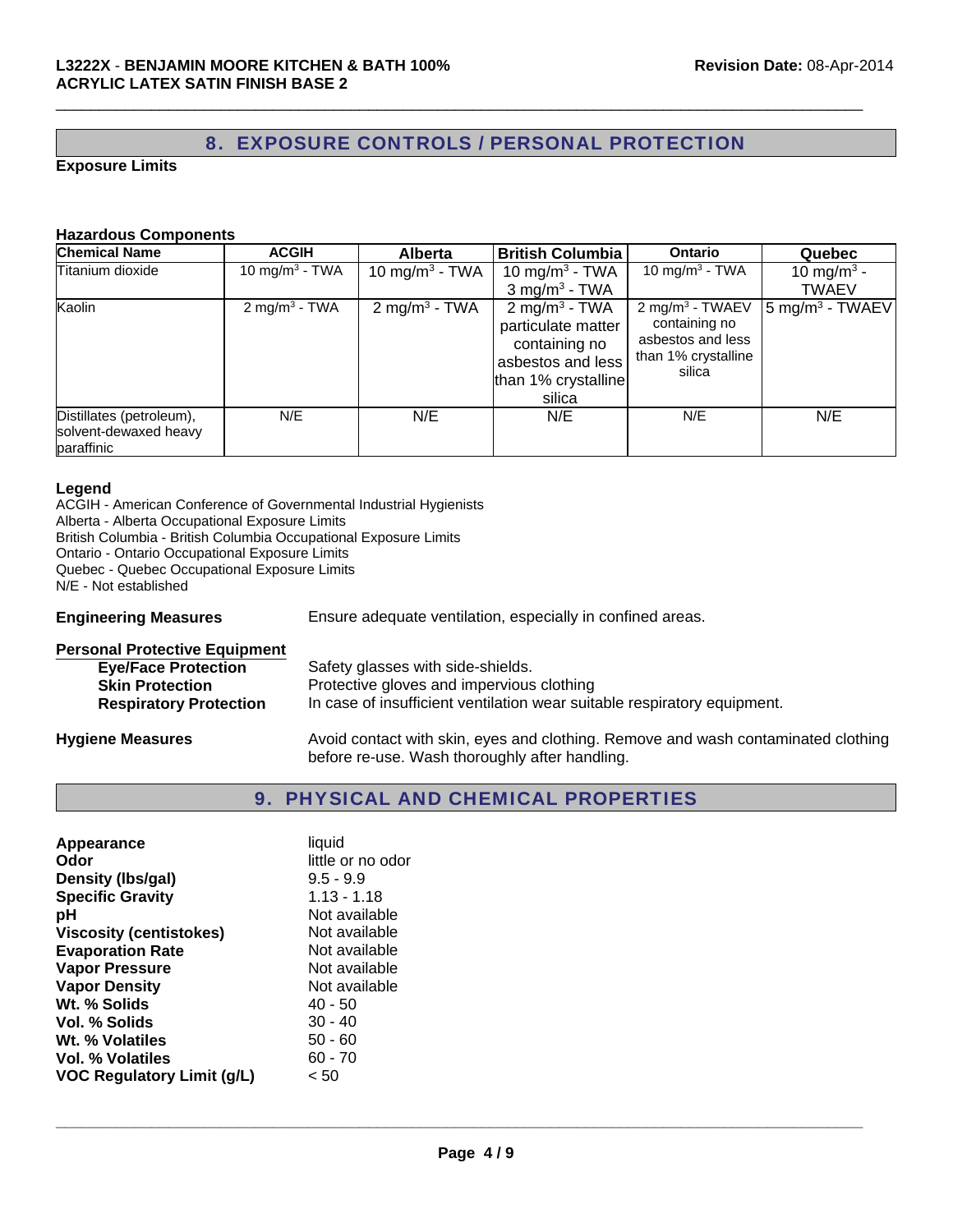$\Box$ 

**Boiling Point (°F)** 212<br> **Boiling Point (°C)** 100 **Boiling Point (°C) Freezing Point (°F)** 32<br>**Freezing Point (°C)** 0 **Freezing Point (°C)** 0<br> **Flash Point (°F)** Not applicable<br> **Flash Point (°C)** Not applicable **Flash Point (°F) Flash Point (°C)** Not applicable **Flash Point Method** Not applicable **Upper Explosion Limit** Not available<br> **Lower Explosion Limit** Not available **Lower Explosion Limit** 

## 10. STABILITY AND REACTIVITY

| <b>Chemical Stability</b>                 | Stable under normal conditions.          |
|-------------------------------------------|------------------------------------------|
| <b>Conditions To Avoid</b>                | Prevent from freezing                    |
| <b>Incompatible Materials</b>             | No materials to be especially mentioned  |
| <b>Hazardous Decomposition Products</b>   | None under normal use.                   |
| <b>Possibility Of Hazardous Reactions</b> | Hazardous polymerisation will not occur. |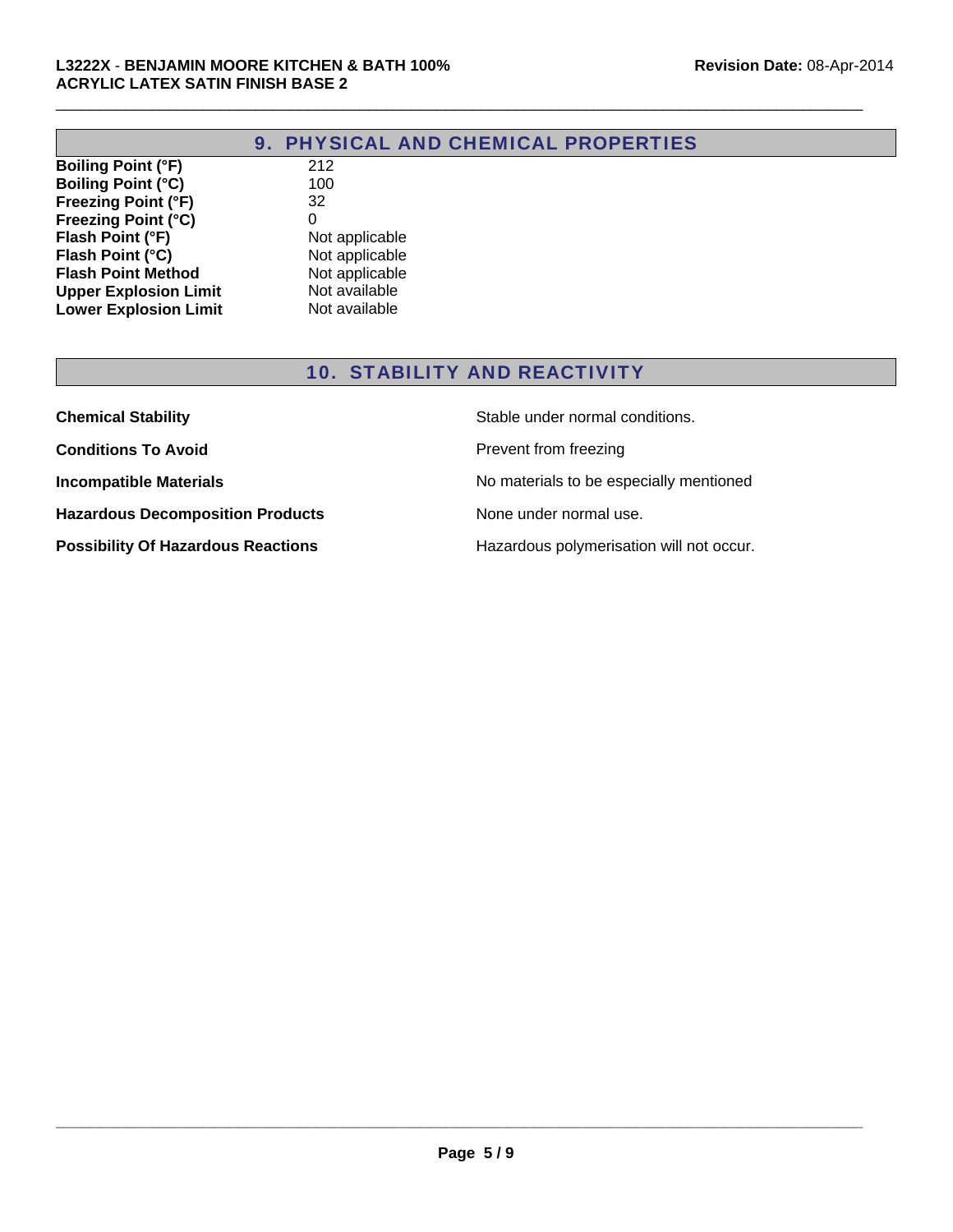## 11. TOXICOLOGICAL INFORMATION

 $\Box$ 

#### **Acute Toxicity**

**Product** No information available

#### **Component**

LD50 Oral: > 10000 mg/kg (Rat) LD50 Dermal:  $> 10000$  mg/m<sup>3</sup> (Rabbit) Titanium dioxide LC50 Inhalation (Dust):  $> 6.82$  mg/L (Rat, 4 hr.)

LD50 Oral: > 5000 mg/kg (Rat) Kaolin

#### **Chronic Toxicity**

#### **Carcinogenicity**

The information below indicates whether each agency has listed any ingredient as a carcinogen:

| <b>Chemical Name</b>                                         | <b>ACGIH</b> | <b>IARC</b>                          | <b>NTP</b> | <b>OSHA</b><br>Carcinogen |
|--------------------------------------------------------------|--------------|--------------------------------------|------------|---------------------------|
| Titanium dioxide                                             |              | 2B - Possible<br>Human<br>Carcinogen |            | Listed                    |
| Distillates (petroleum), solvent-dewaxed heavy<br>paraffinic |              | 1 - Human<br>Carcinogen              |            |                           |

• Although IARC has classified titanium dioxide as possibly carcinogenic to humans (2B), their summary concludes: "No significant exposure to titanium dioxide is thought to occur during the use of products in which titanium dioxide is bound to other materials, such as paint."

#### **Legend**

ACGIH - American Conference of Governmental Industrial Hygienists IARC - International Agency for Research on Cancer NTP - National Toxicity Program OSHA - Occupational Safety & Health Administration

## 12. ECOLOGICAL INFORMATION

### **Ecotoxicity Effects**

**Product Acute Toxicity to Fish** No information available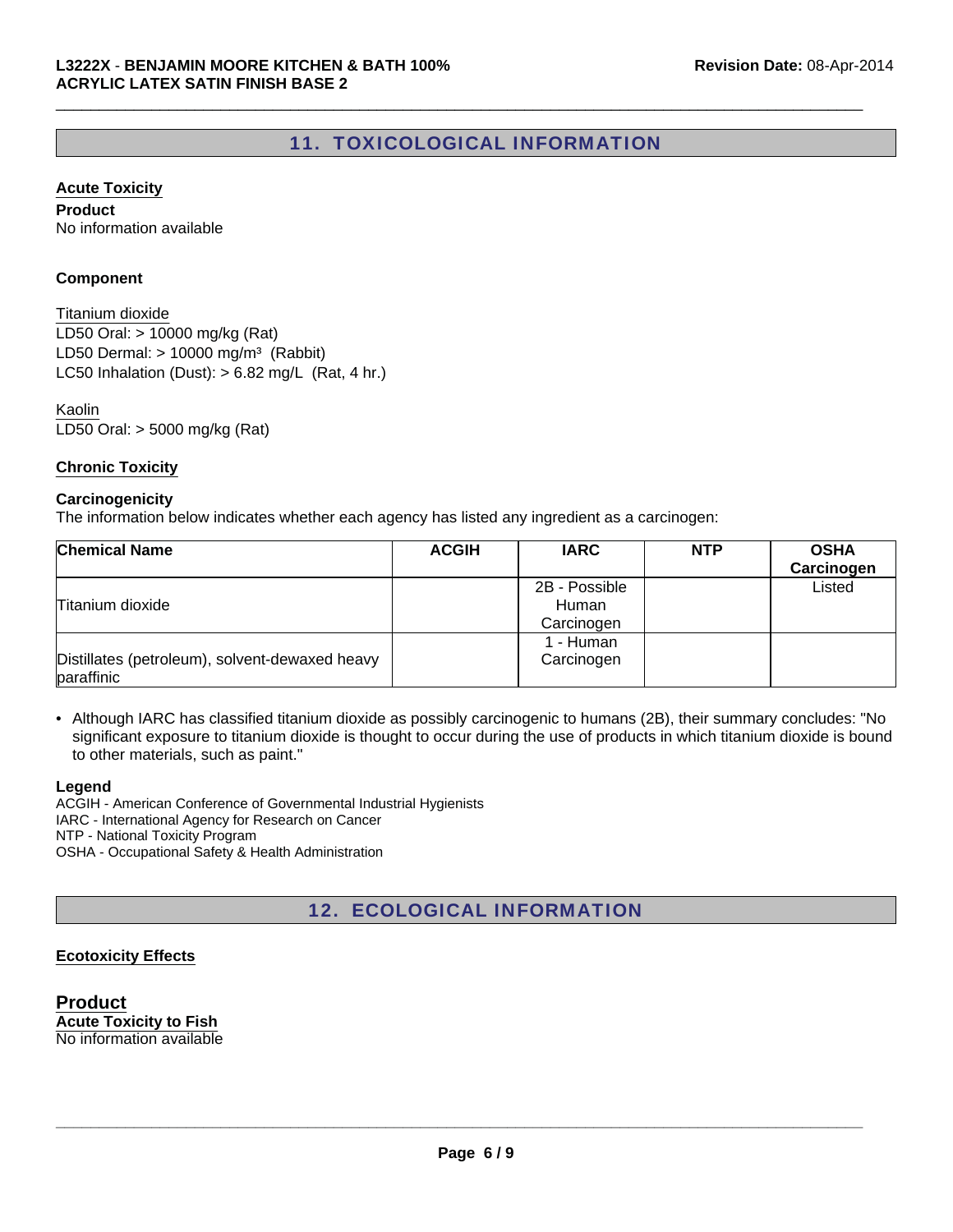## 12. ECOLOGICAL INFORMATION

 $\Box$ 

#### **Acute Toxicity to Aquatic Invertebrates** No information available

#### **Acute Toxicity to Aquatic Plants**

No information available

#### **Component Acute Toxicity to Fish**

LC50: >1000 mg/L (Fathead Minnow - 96 hr.) Titanium dioxide

#### **Acute Toxicity to Aquatic Invertebrates**

No information available

### **Acute Toxicity to Aquatic Plants**

No information available

|                              | <b>13. DISPOSAL CONSIDERATIONS</b>                                                                                                                                                                                                                                                                         |
|------------------------------|------------------------------------------------------------------------------------------------------------------------------------------------------------------------------------------------------------------------------------------------------------------------------------------------------------|
| <b>Waste Disposal Method</b> | Dispose of in accordance with federal, state, provincial, and local regulations. Dry,<br>empty containers may be recycled in a can recycling program. Local requirements<br>may vary, consult your sanitation department or state-designated environmental<br>protection agency for more disposal options. |
|                              | <b>14. TRANSPORT INFORMATION</b>                                                                                                                                                                                                                                                                           |
| TDG                          | Not regulated                                                                                                                                                                                                                                                                                              |
| <b>ICAO / IATA</b>           | Not regulated                                                                                                                                                                                                                                                                                              |
| <b>IMDG/IMO</b>              | Not regulated                                                                                                                                                                                                                                                                                              |
|                              | <b>15. REGULATORY INFORMATION</b>                                                                                                                                                                                                                                                                          |

### **International Inventories**

**United States TSCA** Yes - All components are listed or exempt.<br>Canada DSL Yes - All components are listed or exempt. Yes - All components are listed or exempt.

## **National Pollutant Release Inventory (NPRI)**

#### **NPRI Parts 1- 4**

This product contains the following Parts 1-4 NPRI chemicals: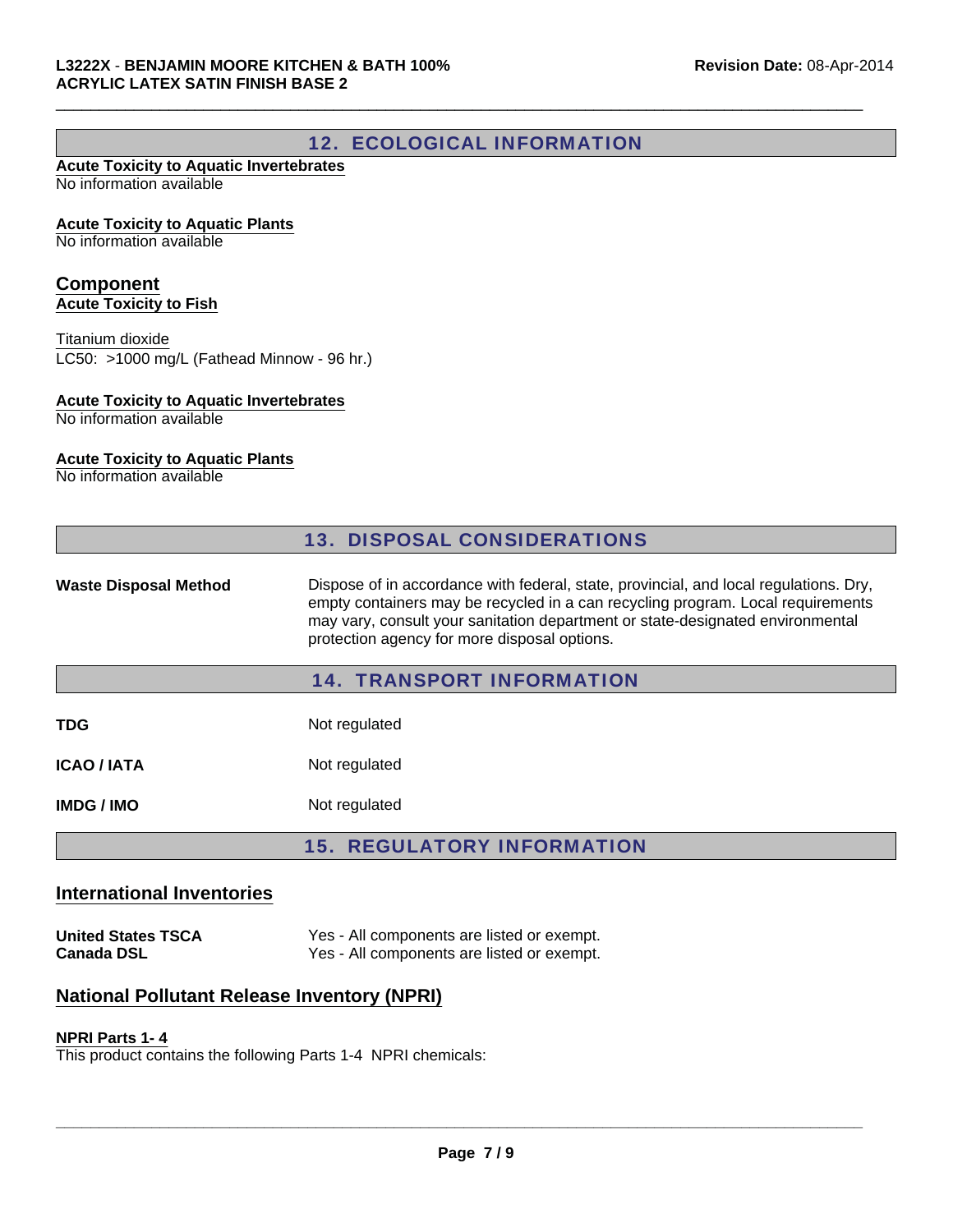## 15. REGULATORY INFORMATION

 $\Box$ 

*This product may contain trace amounts of (other) NPRI Parts I-4 reportable chemicals. Contact the preparer for further information.*

#### **NPRI Part 5**

This product contains the following NPRI Part 5 Chemicals:

*This product may contain trace amounts of (other) NPRI Part 5 reportable chemicals. Contact the preparer for further information.*

#### **WHMIS Regulatory Status**

This product has been classified in accordance with the hazard criteria of the Controlled Products Regulations (CPR) and the MSDS contains all the information required by the CPR.

#### **WHMIS Hazard Class**

D2A Very toxic materials



## 16. OTHER INFORMATION

**WARNING!** If you scrape, sand, or remove old paint, you may release lead dust. LEAD IS TOXIC. EXPOSURE TO LEAD DUST CAN CAUSE SERIOUS ILLNESS, SUCH AS BRAIN DAMAGE, ESPECIALLY IN CHILDREN. PREGNANT WOMEN SHOULD ALSO AVOID EXPOSURE. Wear a NIOSH approved respirator to control lead exposure. Clean up carefully with a HEPA vacuum and a wet mop. Before you start, find out how to protect yourself and your family by logging onto Health Canada @ http://www.hc-sc.gc.ca/hl-vs/iyh-vsv/prod/paint-peinture-eng.php.

| <b>Prepared By</b>      | <b>Product Stewardship Department</b><br>Benjamin Moore & Co.<br>101 Paragon Drive<br>Monvale, NJ 07645<br>855-724-6802 |
|-------------------------|-------------------------------------------------------------------------------------------------------------------------|
| <b>Revision Date:</b>   | 08-Apr-2014                                                                                                             |
| <b>Revision Summary</b> | No information available                                                                                                |